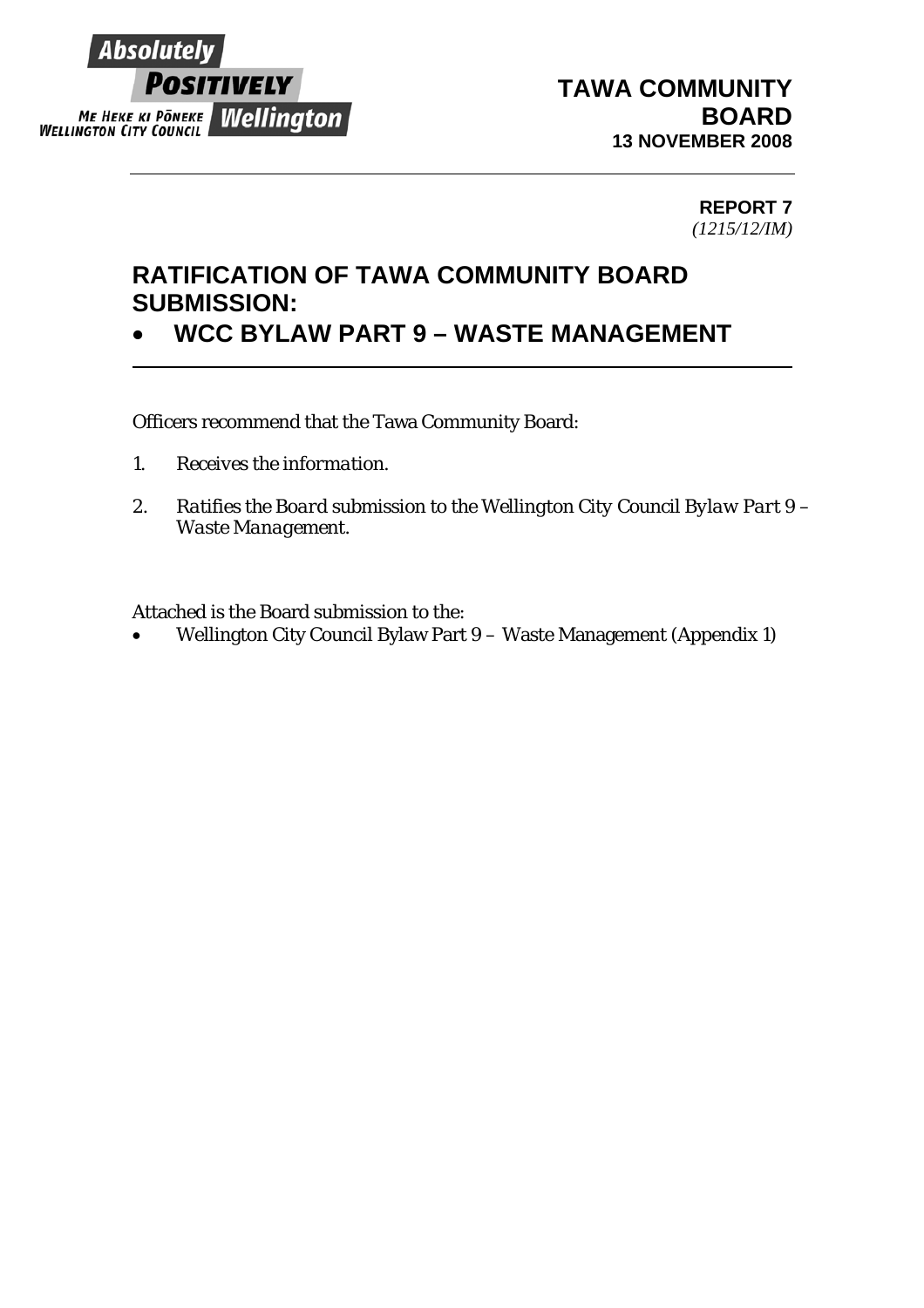# **APPENDIX 1**

### **Wellington City Consolidated Bylaw 2008: Part 9 – Waste Management**

#### **SUBMISSION ON BEHALF OF THE TAWA COMMUNITY BOARD**

November 2008

- 1 The Tawa Community Board (TCB) welcomes the opportunity to make the following submission on the Wellington City Consolidated Bylaw 2008: Part 9 – Waste Management. Waste management is an important part of the role of Council as it impacts on the visual aspect and the health and safety of the community. Waste management also has a significant role in developing Tawa and Wellington as sustainable communities.
- 2 The TCB makes the following comments about "Statement of Proposal" Wellington City Consolidated Bylaw 2008: Part 9 – Waste Management

#### **Statement of Proposal - Section 4.2**

- 3 The TCB agrees to the principles of the Consolidated Bylaw 2008: Part 9 as it is proposed to address the following issues:
	- (i) Health and safety risks from incorrect disposal of waste
	- (ii) Unnecessary volume of waste disposed to landfills resulting from uncontrolled waste disposal
	- (iii) Use of public litter and recycle bins for non-pedestrian waste
	- (iv) Diminished amenity value through the uncontrolled accumulation of waste and fugitive waste resulting from wind and spillage during uplifting

#### **Statement of Proposal - Section 4.2.3**

- 4 Even though the proposed amendments don't specifically address recycling of material and we understand that the Wellington City Council (WCC) will be consulting on that separately over the coming year; the TCB would like to make the following comment on recycling:
	- (a) There needs to be a review of the type of containers supplied to residents for the collection of recycling material. The current containers are too small and they allow a significant amount of fugitive waste.
	- (b) The TCB recommends the introduction of a larger container that has compartments for holding different types of recycling and the recycling container should have a top. The compartments could be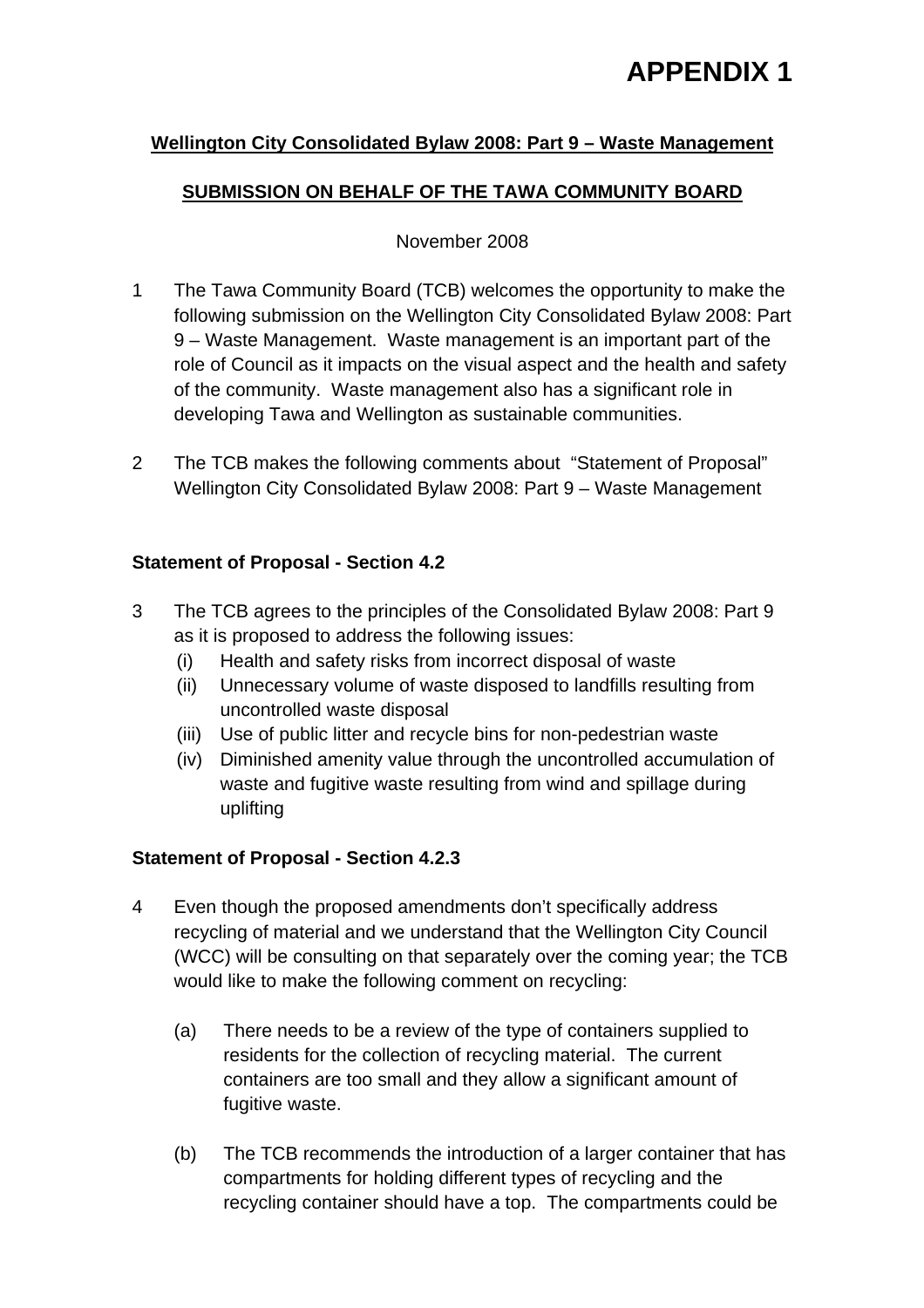labelled so that the contractors that pick up the recycled material could easily separate the recycling in the truck.

(c) By increasing the size of the container it would be easier to contain the recycling material and it would help to reduce fugitive waste. A top on the container would also help the fugitive waste problem.

#### **Statement of Proposal - Section 4.3.1**

5 TCB does not support Option1 – Status Quo. The TCB would also not support Option 2 – Education Programmes on its own. This option will not effectively address the problems that the consolidated changes are trying to address. The TCB supports Option 3 – Make a new bylaw/amend and amend an existing bylaw.

However we would also make the following comments about Option 3:

- (a) For the consolidated changes to work, there needs to be voluntary public support for the new bylaw, otherwise there could be significant costs associated with enforcement of the new bylaw. For the public to voluntarily support the new bylaw there needs to be a comprehensive education and information programme about the new bylaw and what residents need to do to comply with it. Without the education and information the new bylaw would not gain wide public support and in the end we will incur significant enforcement costs to meet the objectives of the proposed bylaw.
- (b) The TCB believes that prosecution of offenders may be required but it should be only used as a last resort, as the best way to get the consolidated bylaw working successfully is through the education of the public. The maximum fine of \$20,000 seems to be on the high side and its inclusion in the documentation may be seen as heavy handed. Public support of voluntary compliance is a better way to reach the objectives of the bylaw.

#### **Consolidated Bylaw 2008 Part 9 – Waste Management - Section 4.2.1**

6 Section 2.2 (a) outlines the effective and efficient waste management within the district. The TCB is concerned that the bylaw in its current form does not address the pickup and collection of waste by private companies from residents and only applies to Council's kerbside collection. While the amount of Council's collected kerbside collection is about 15% of the total landfill collected in the region the amount collected by private contractors could be exceeding the Council's collection.

 If the private companies are only collecting the same as the Council's collection then the new bylaw will not be addressing the 15% of landfill collected by these companies. For the long term health and the building of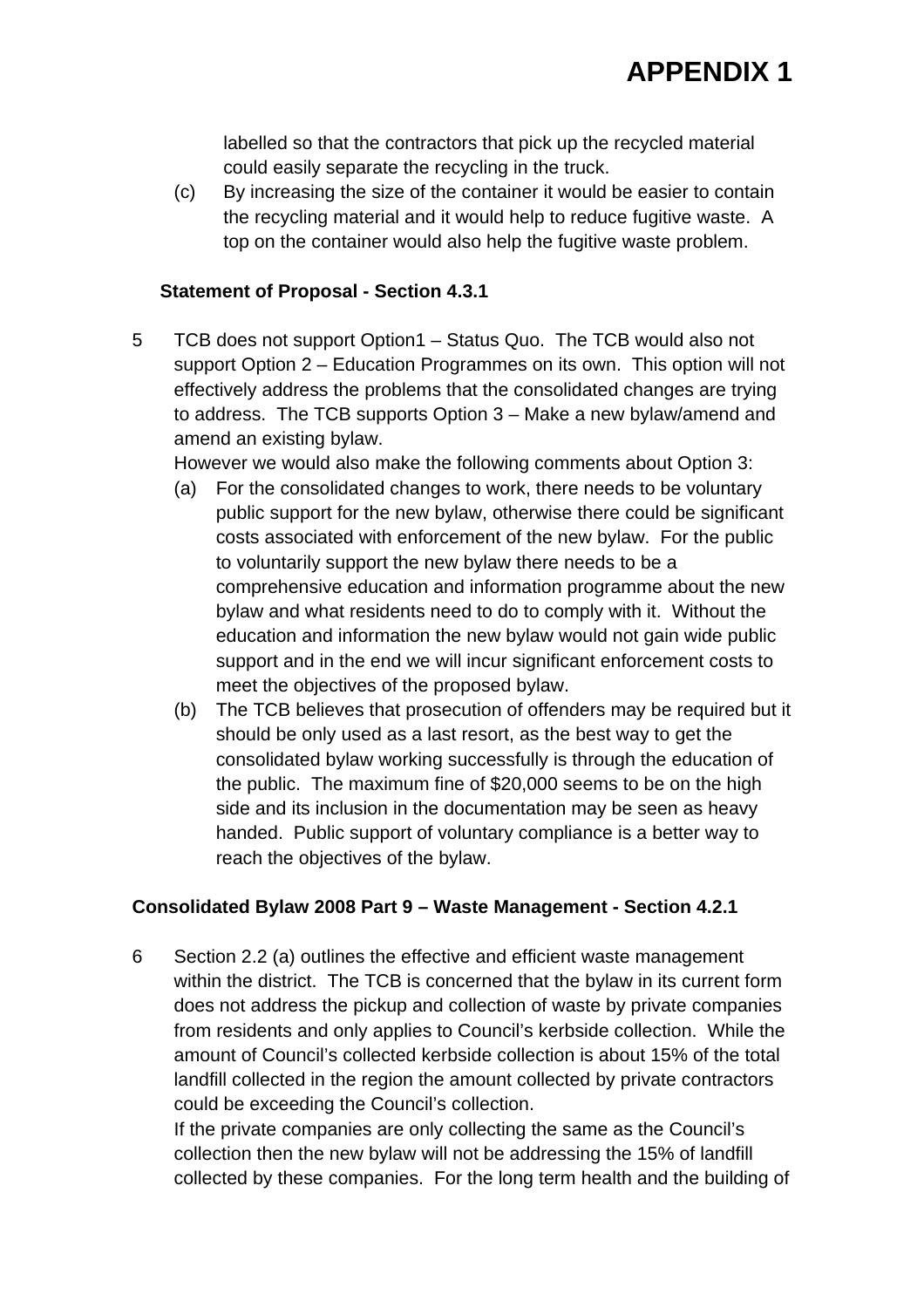sustainable communities, we must be do everything that we can to reduce the amount of waste entering into the landfill.

 The TCB recommends that the new bylaw includes the waste collected by private companies from residents. If this cannot be implemented in this bylaw then the collection by private companies needs to be addressed as soon as possible.

7 Section 4.2.1 outlines terms and conditions for the services as determined by Council. The TCB is concerned that this section contains a significant list of operational matters with which the residents will need to comply. For community support and acceptance of the new consolidated bylaw to work effectively the terms and conditions need to be easy to understand and easy to comply with. If residents are confused about any of the terms and conditions, it will make compliance extremely difficult and overall, reduce the effectiveness of the bylaw.

 The TCB recommends that only the key terms and conditions of operational matters are included in the bylaw, and that a significant education strategy be implemented to inform the residents of the new terms and conditions of the operational matters.

7.1 Section 4.2.1. (b) – As outlined in Submission 4 above; the TCB has outlined some concerns and recommendations on recycling.

 Section 4.2.1 (d) – The TCB is concerned that current refuse collecting contractors are not complying with the set collection times. We have had numerous complaints from residents on the early start of collection contractors in Tawa, and we see the need for this bylaw to address this issue. Start times need to be published and the contractors need to ensure that they comply with these start time.

 Residents are trying to work out the best time to put out the waste for the kerbside collection. If the contractors start too early, residents will have to put the waste out the night before. If the waste is put out the night before then there is a higher chance that the rubbish bags could be vandalised or damaged by dogs or other animals resulting in more fugitive waste. If residents know that the waste will not be collected before 7:00, then they can put the waste in the morning, reducing the chance of vandalism or damage by animals and the resulting issues that this creates.

#### **Consolidated Bylaw 2008 Part 9 – Waste Management - Section 5**

8 It must be recognised that the Tawa community has access to more than one landfill and that Spicer Landfill is more likely to be the landfill of choice